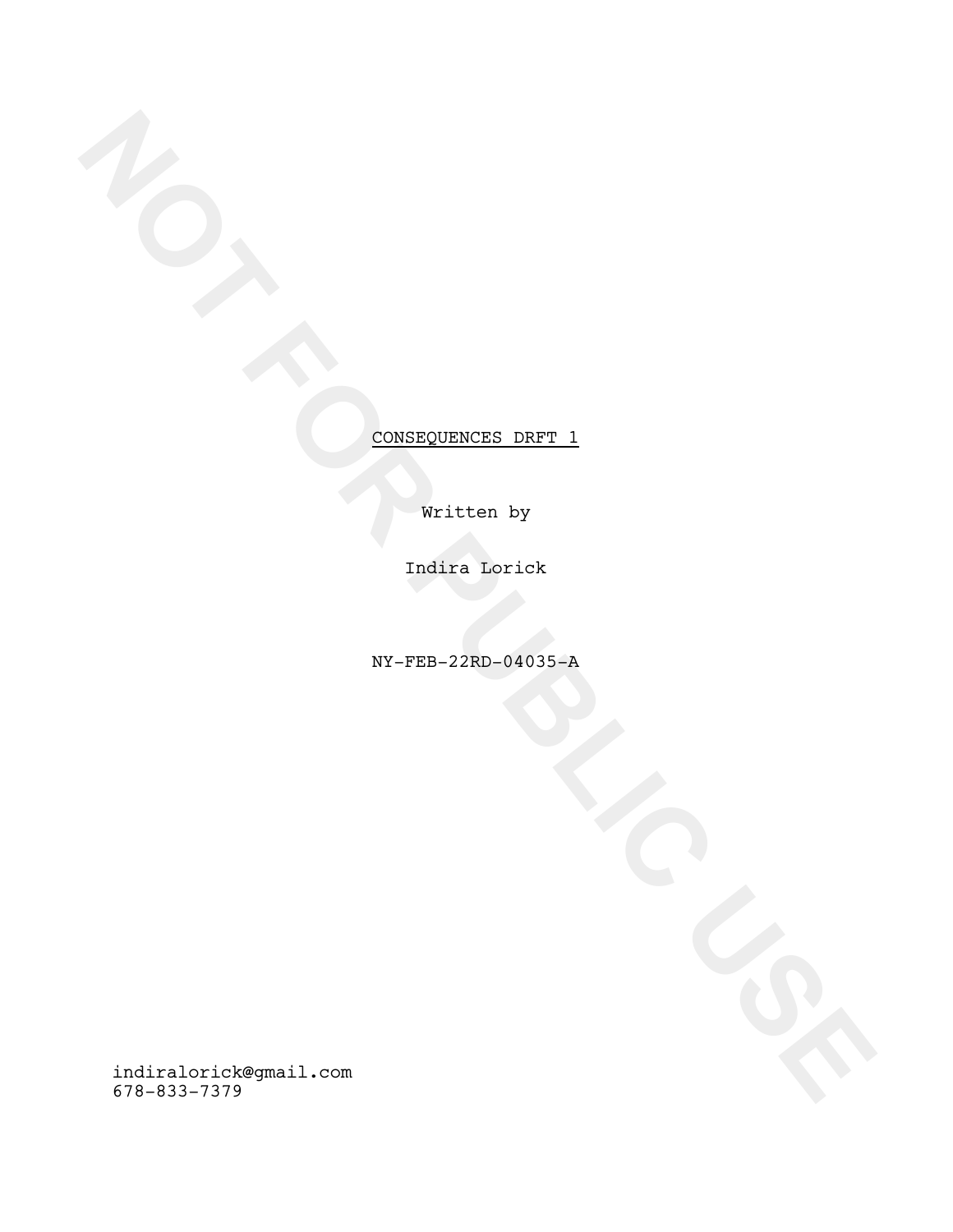# INT. GANGSTER'S OFFICE - DAY

Mob boss, EMILIO LA GRASSA, sits at his desk going over the accounts of his many front businesses when ANDREA, enters the room and closes the door behind him. He walks over to the desk and takes a seat.

#### EMILIO

Boy, you have got some brass balls coming in here like that. Who the hell are you?

### ANDREA

My name doesn't matter. Not right now.

## EMILIO

Alright, so you don't wanna tell me your name. How about you tell me why I shouldn't have my boys come in here and arrange a quick meeting between you and the ground floor?

## ANDREA

Not because to front the main tensor in the same of the main of the main of the main of the main of the main of the same of the same of the same of the same of the same of the same of the main of the same of the main of th Yea, about your boys. Your boys are currently bleeding out on your nice red oak floors in the lobby, for one. And for two, I only came here to chat. I tried telling them that but they didn't want to listen. So, I let *my* boys, Smith and Wesson, do the talking.

# EMILIO

You son of a-

#### ANDREA

Aht, aht! Come on, Emilio. No need to bring mothers into this. Though, if i'm being honest, that can't be avoided at this point. Some things can't be changed. Some lines can't be uncrossed.

## EMILIO

What the hell are you talking about?

## ANDREA

(MORE) I'm talking about consequences, Emilio. My mother always used to tell me that everything you do in life comes with consequences.